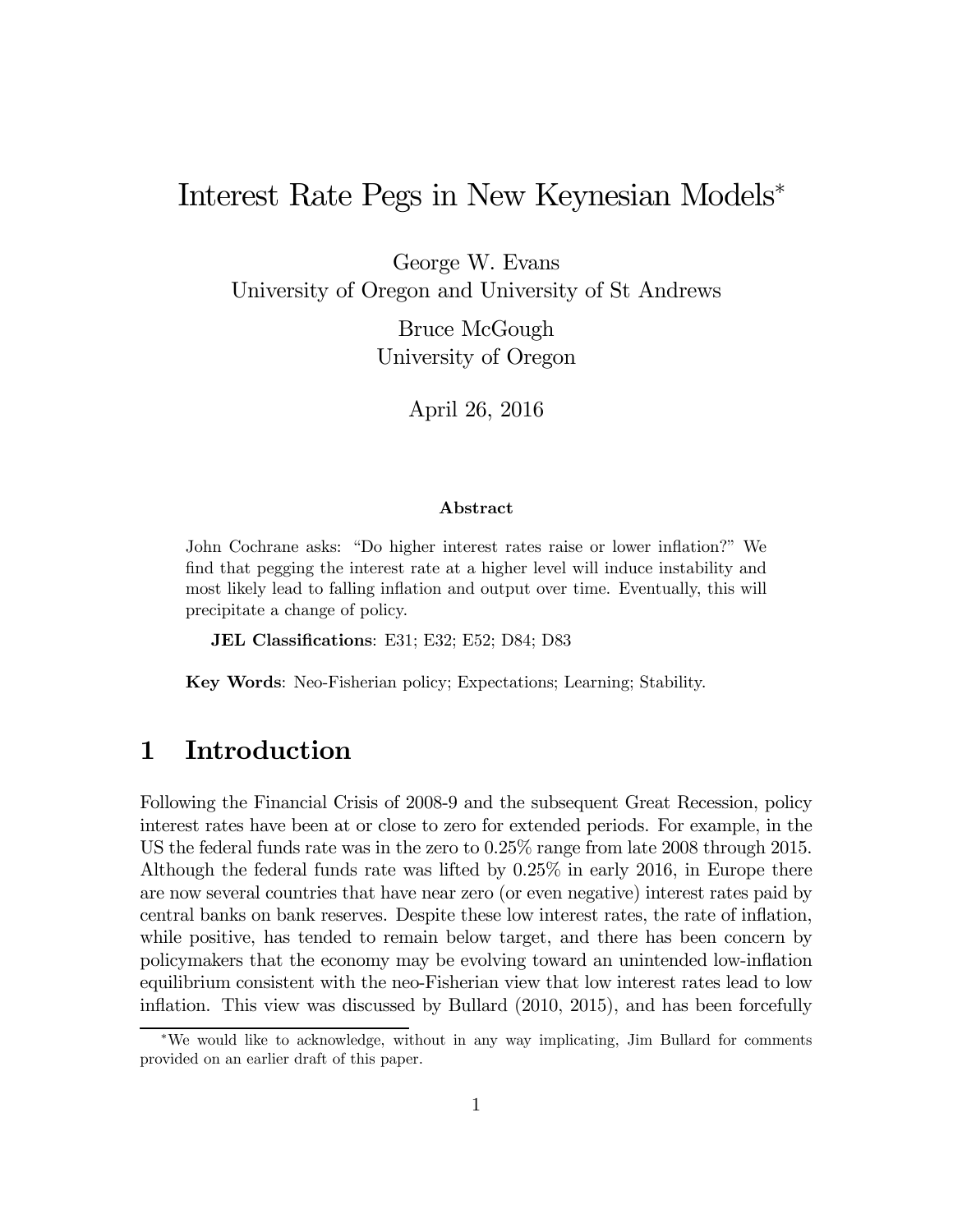argued by Cochrane (2015) who states, in his abstract, "Perhaps both theory and data are trying to tell us that, when conditions including adequate fiscal-monetary coordination operate, pegs can be stable and inflation responds positively to nominal interest rate increases." More recently, Bullard (2016) has noted that "market-based measures of inflation expectations have been declining in the US since the summer of 2014."1 However, instead of advocating higher interest rates as does Cochrane (2015), Bullard (2016) argues that the deteriorating inflation expectations make a case for a slower pace of normalization to higher rates.

This range of views in part reflects the multiplicity of rational expectations equilibria (REE) noted, for example, by Benhabib, Schmidt-Grohe and Uribe (2001), hereafter BSU, and to the stability properties of the REE under adaptive learning. The unintended low inflation (or deflation) equilibrium corresponds to an interestrate peg at zero or a near-zero level. Paths converging to that steady state were a major concern of BSU. However, the adaptive learning viewpoint appears to cast doubt on the relevance of this steady state. Instability under an interest-rate peg was first demonstrated in a monetary model by Howitt (1992). In New Keynesian (NK) models an analogous result appears in Evans and Honkapohja (2003), and for a discrete-time time version of the BSU model the instability result is provided in Evans, Guse and Honkapohja (2008) and Benhabib, Evans and Honkapohja (2014).<sup>2</sup>

In this paper we examine the relevance of the instability results to the policy debate, noted above, on interest rate pegs. We find that an NK framework augmented by learning delivers precisely the possibility of inflation expectations that are below target and declining. This arises because the theoretical instability results are asymptotic, may take time to emerge, and can manifest themselves by showing a gradual deterioration in inflation expectations. We show how this pattern can result from neo-Fisherian policies: under an interest rate peg a decline in inflation expectations leads to higher ex-ante real interest rates and to declining output. This outcome is avoided by a policy in which temporarily low interest rates are followed by an explicit, subsequent return to normalcy that is implemented by a standard Taylor rule.

## 2 The Model

We use the NK model based on a Rotemberg price friction. There is a continuum of identical, infinitely-lived households. The representative household chooses its consumption bundle and labor supply based on current and expected values of income, inflation and interest rates. There is a continuum of monopolistically competitive

<sup>&</sup>lt;sup>1</sup>A similar phenomenon has been observed recurrently in Europe and Japan, in which actual and expected inflation move close to the target inflation rate, only to then begin to decline.

<sup>2</sup>Concerns about REE of the type studied by Cochrane (2015) have been raised also by Garcia-Schmidt and Woodford (2015) and Evans and McGough (2015).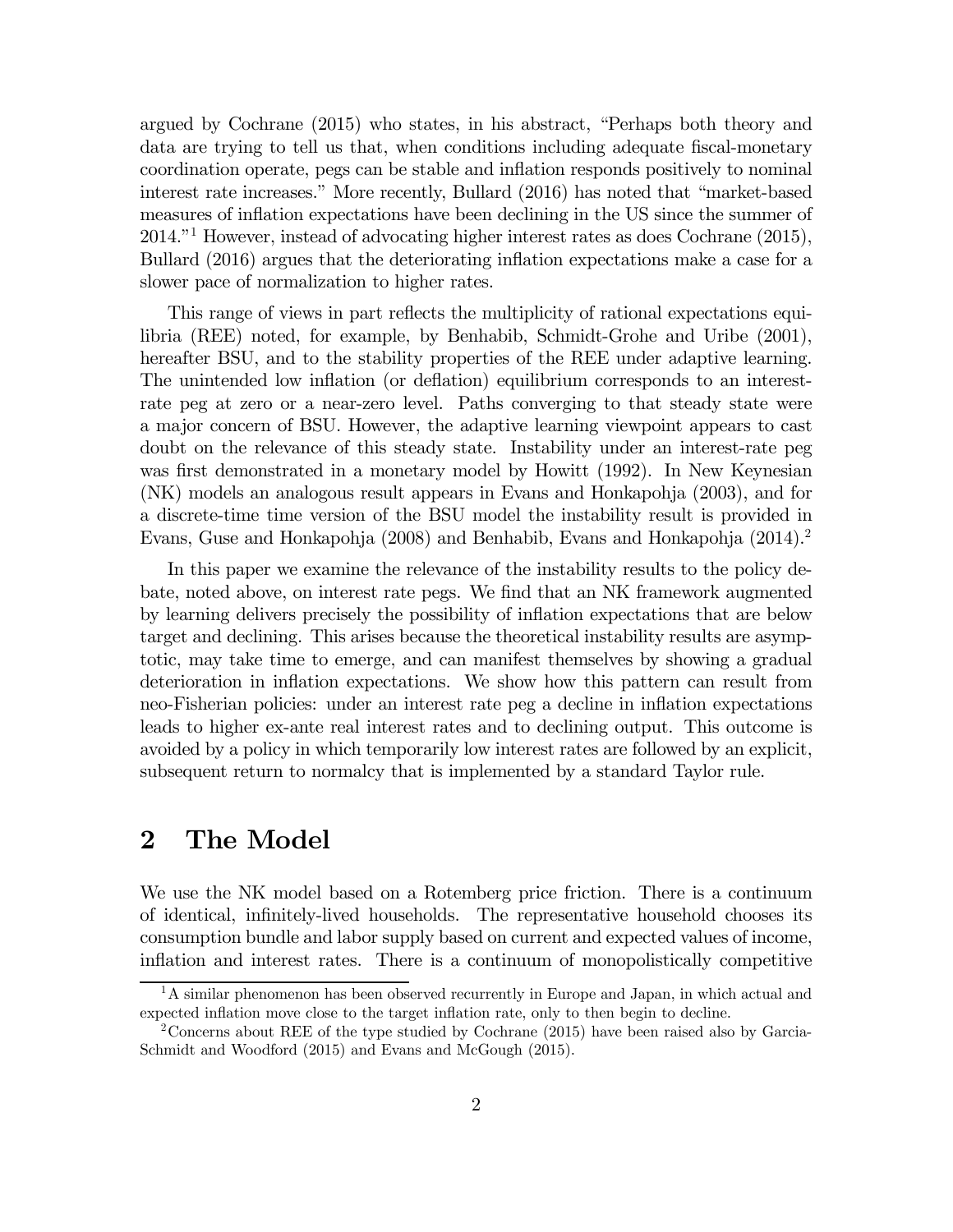firms that hire labor and set prices for their differentiated goods based on current and expected values of output, inflation and interest rates. A quadratic adjustment cost is imposed to impart the nominal pricing friction. When closed with a Taylor rule, the symmetric REE of this entirely standard model satisfies the usual 3-equation system: see, e.g., Evans, Guse and Honkapohja (2008) for details.

We now modify the model to allow for boundedly-rational households and firms. Our modification is based on Evans, Honkapohja and Mitra (2016) (EHM) who employ the framework developed in Eusepi and Preston (2010). We refrain from elaborating on the details: see EHM for a full development.

We start with behavioral rules for consumption and price-setting. The consumption function for household  $i$  is

$$
\tilde{c}_t^i = (1 - \beta)\hat{E}_t \sum_{s \ge 0} \beta^s \tilde{y}_{t+s}^i - \frac{\beta^2 \bar{y}}{\pi^*} \hat{E}_t \sum_{s \ge 0} \beta^s \tilde{R}_{t+s} + \frac{\bar{y}}{\pi^*} \hat{E}_t \sum_{s \ge 1} \beta^s \tilde{\pi}_{t+s},
$$

where  $\tilde{y}_t^i$  is the income of household i,  $\tilde{R}_t$  is the nominal interest rate factor and  $\tilde{\pi}_t$  is the inflation factor, where all variables with tildes are expressed in deviation from steady state form. We use  $E_t$  to denote the subjective expectations of agents, where for simplicity we assume expectations are the same for all agents. We are studying behavior under learning so these expectations need not coincide with rational expectations. We assume that  $E_t x_t = x_t$  for generic variable  $x_t$ . Finally,  $0 < \beta < 1$ is the discount factor,  $\bar{y}$  is the steady state level of output, and  $\pi^*$  is the inflation target.

The firm  $j$  chooses its inflation rate to satisfy

$$
\tilde{\pi}_t^j = (1 - \gamma_1) \hat{E}_t \sum_{s \ge 0} (\beta \gamma_1)^s \tilde{\pi}_{t+s} + \frac{a_2 \pi^*}{\bar{y}} \hat{E}_t \sum_{s \ge 0} (\beta \gamma_1)^s \tilde{y}_{t+s},
$$

where  $\tilde{y}_t$  denotes aggregate output. Here  $0 < \gamma_1 < 1$  and  $a_2 > 0$  depend on deep parameters and are given in EHM. For simplicity we omit exogenous shocks, which would be straightforward to include.

Assuming identical agents,  $\tilde{y}_t^i = \tilde{y}_t$ ,  $\tilde{c}_t^i = \tilde{c}_t$ , and also that firms set the same price so that  $\tilde{\pi}_t^j = \tilde{\pi}_t$ , we can impose market clearing, i.e.  $\tilde{y}_t = \tilde{c}_t$ , and solve for the temporary equilibrium values of  $\tilde{y}_t$  and  $\tilde{\pi}_t$  in terms of the current interest rate and expectations:

$$
\tilde{y}_t = -\frac{\beta \bar{y}}{\pi^*} \tilde{R}_t - \frac{\beta \bar{y}}{\pi^*} \hat{E}_t \sum_{s \ge 1} \beta^s \tilde{R}_{t+s} + \frac{1-\beta}{\beta} \hat{E}_t \sum_{s \ge 1} \beta^s \tilde{y}_{t+s} + \frac{\bar{y}}{\beta \pi^*} \hat{E}_t \sum_{s \ge 1} \beta^s \tilde{\pi}_{t+s},
$$
  

$$
\tilde{\pi}_t = -\frac{\beta a_2}{\gamma_1} \tilde{R}_t - \frac{\beta a_2}{\gamma_1} \hat{E}_t \sum_{s \ge 1} \beta^s \tilde{R}_{t+s} + \frac{1-\gamma_1}{\gamma_1} \hat{E}_t \sum_{s \ge 1} (\beta \gamma_1)^s \tilde{\pi}_{t+s}
$$
  

$$
+ \frac{a_2 \pi^*}{\gamma_1 \bar{y}} \left( \frac{1-\beta}{\beta} \hat{E}_t \sum_{s \ge 1} \beta^s \tilde{y}_{t+s} + \frac{\bar{y}}{\beta \pi^*} \hat{E}_t \sum_{s \ge 1} \beta^s \tilde{\pi}_{t+s} + \hat{E}_t \sum_{s \ge 1} (\beta \gamma_1)^s \tilde{y}_{t+s} \right).
$$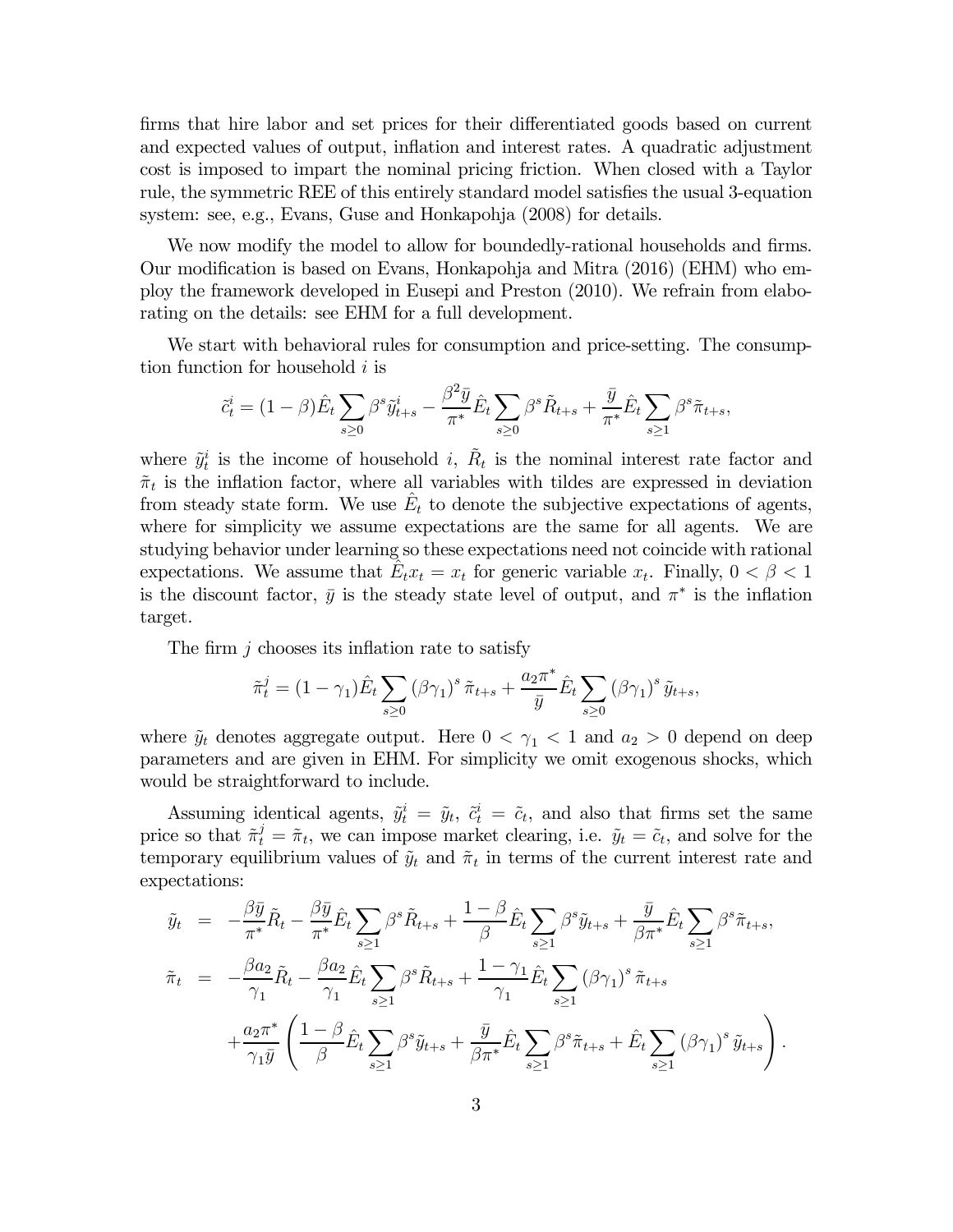We assume the policy rule takes the form  $\tilde{R}_t = \frac{R^* \phi}{\pi^*} \hat{E}_t \tilde{\pi}_{t+1}$ , where  $\phi \geq 0$  and  $R^*$  is the target nominal interest-rate factor consistent with the inflation target and the steady state real interest-rate factor:  $R^* = \pi^*/\beta$ . It follows that

$$
\tilde{R}_t = \frac{\phi}{\beta} \hat{E}_t \tilde{\pi}_{t+1}.
$$

Here  $\phi$  is a policy parameter, which is usually set to a value  $\phi > 1$  in accordance with the Taylor principle since this is needed for determinacy of the REE.<sup>3</sup> Setting  $\phi = 0$ corresponds to an interest-rate peg.4

In this nonstochastic setting there is a perfect-foresight REE given by  $\tilde{y}_t = \tilde{\pi}_t =$  $\tilde{R}_t = 0$ , and if  $\phi > 1$  and not too large it can be shown that this is the unique non-explosive perfect foresight solution: see Bullard and Mitra (2002).<sup>5</sup> If  $0 \le \phi < 1$ the steady state is indeterminate and the set of REE includes a continuum of perfectforesight solutions that converge to it.

We introduce adaptive learning into the NK model following Evans and Honkapohja (2001), Eusepi and Preston (2010) and EHM. Given our simple set-up it is sufficient to assume that agents use a Perceived Law of Motion (PLM) for  $(\tilde{y}_t, \tilde{\pi}_t)$  of the form

$$
\tilde{y}_t = \delta^y + noise_t
$$
 and  $\tilde{\pi}_t = \delta^{\pi} + noise_t$ ,

where  $noise<sub>t</sub>$  indicate unforecastable perceived white-noise disturbances, and thus  $\hat{E}_t \tilde{y}_{t+s} = \delta^y$  and  $\hat{E}_t \tilde{\pi}_{t+s} = \delta^{\pi}$ . We discuss below how their beliefs  $\delta^y, \delta^{\pi}$  evolve over time under learning. For given beliefs output and inflation are determined by combining the temporary equilibrium equations and the policy rule. This yields

$$
\begin{pmatrix}\n\tilde{y}_t \\
\tilde{\pi}_t\n\end{pmatrix} = \begin{pmatrix}\n1 & -\frac{\bar{y}}{\pi^*} \frac{\phi - 1}{1 - \beta} \\
\frac{a_2 \pi^*}{\bar{y} \gamma_1 (1 - \beta \gamma_1)} & \frac{\beta (1 - \gamma_1)}{1 - \beta \gamma_1} - \frac{a_2 (\phi - 1)}{\gamma_1 (1 - \beta)}\n\end{pmatrix} \begin{pmatrix}\n\delta^y \\
\delta^{\pi}\n\end{pmatrix} \equiv T(\delta),
$$

where  $\delta = (\delta^y, \delta^{\pi})'$ . We note that generically the unique fixed point of this equation is the REE  $\delta^y = \delta^{\pi} = 0$ .

Under adaptive learning the parameters  $\delta^y$ ,  $\delta^{\pi}$  are updated over time using observed data. Specifically we assume

$$
\delta_t^y = \delta_{t-1}^y + \kappa(\tilde{y}_{t-1} - \delta_{t-1}^y) \text{ and } \delta_t^{\pi} = \delta_{t-1}^{\pi} + \kappa(\tilde{\pi}_{t-1} - \delta_{t-1}^{\pi}).
$$

<sup>&</sup>lt;sup>3</sup>For convenience we assume  $\tilde{R}_t$  depends on expected inflation rather than contemporaneous inflation and we do not include a dependence on contemporaneous or expected output.

<sup>&</sup>lt;sup>4</sup>Throughout this paper we have assumed for simplicity that policymakers know the steady state real interest rate and that the interest-rate target is consistent with the inflation target:  $R^* = \pi^*/\beta$ . However, none of our results depend on this.

<sup>&</sup>lt;sup>5</sup>If stochastic productivity, preferences, mark-ups or government spending shocks are included then the corresponding REE also depends on these shocks.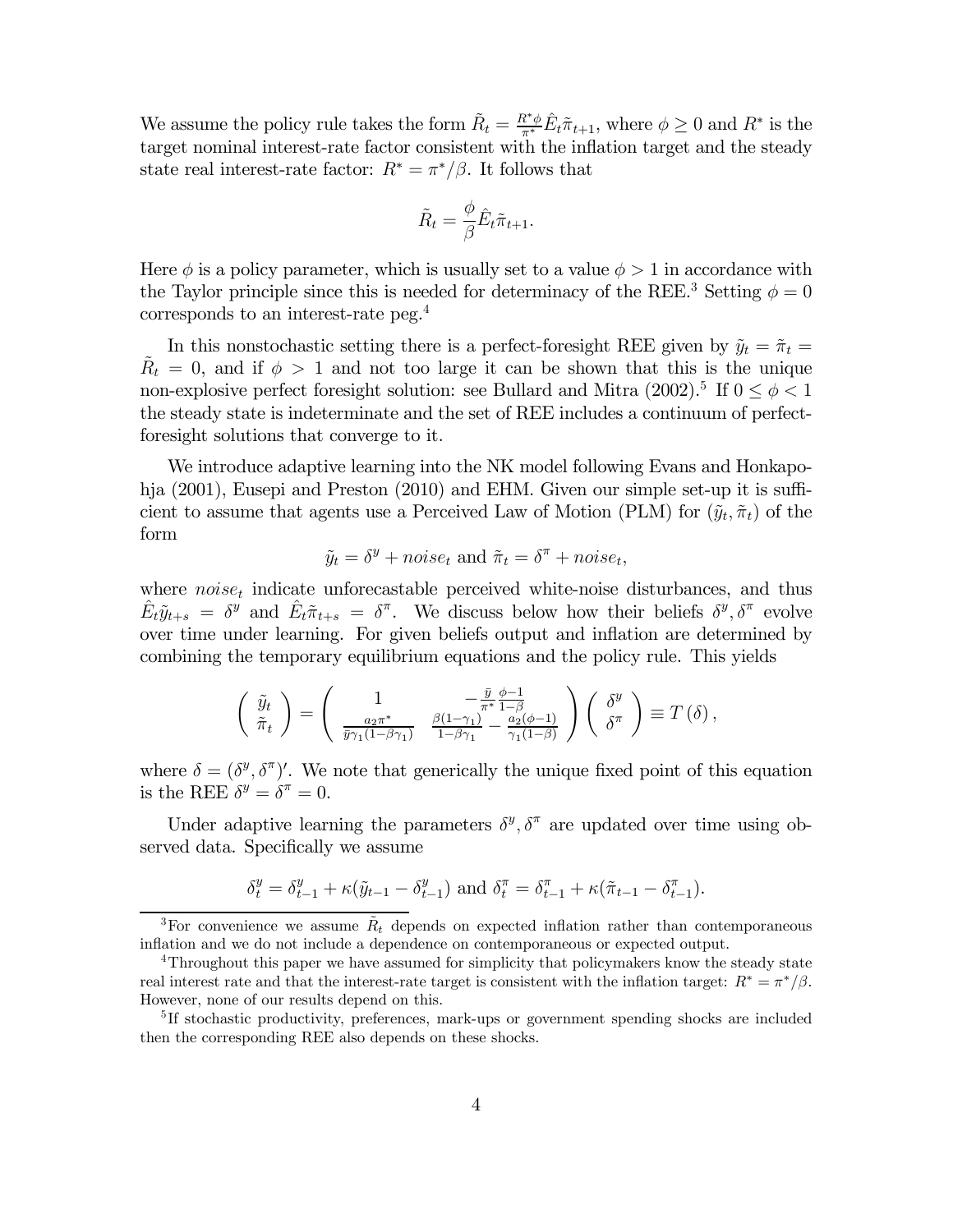It follows that

$$
\delta_t = \delta_{t-1} + \kappa \left( T(\delta_{t-1}) - \delta_{t-1} \right),
$$

where  $0 < \kappa < 1$  is the "gain" parameter. Note that given initial beliefs  $\delta_0$  the above difference equation generates the time-path of both beliefs  $(\delta^y, \delta^{\pi})$  and realized aggregates  $(\tilde{y}, \tilde{\pi})$ .

The asymptotic behavior of the economy is characterized by the following Proposition, which is straightforward to show:

**Proposition 1** The perfect foresight steady state  $(\tilde{y}, \tilde{\pi}) = (\delta^y, \delta^{\pi}) = (0, 0)$  is stable under adaptive learning for  $\kappa > 0$  sufficiently small if and only if  $\phi > 1$ .

This result is well-known and fully in accordance with, e.g., Bullard and Mitra (2002) and EHM.<sup>6</sup> It is typically obtained via the following continuous-time approximation, which can be shown to hold even in the stochastic case:

$$
\dot{\delta} = T(\delta) - \delta,
$$

where  $\dot{\delta} = d\delta/d\tau$  with  $\tau = \kappa t$ . This approximation corresponds to the "E-stability" differential equation in the adaptive learning literature. More generally an REE is said to be E-stable if and only if it is corresponds to a Lyapunov stable fixed point of the differential equation associated with the learning algorithm.

Note that in particular, an interest-rate peg, i.e.  $\phi = 0$ , is unstable under adaptive learning. We now use this framework to assess the consequences of neo-Fisherian policies.

#### 3 Policy experiments

Suppose the Central Bank (CB) wants to increase inflation and relies on the neo-Fisherian logic that an increase in the interest rate will necessarily lead, at least eventually, to a higher inflation rate. To study this under learning, suppose that initially the economy is in a steady state with zero inflation, a zero output gap and nominal interest factor  $R = \beta^{-1}$ . (Note that we now express variables in levels instead of deviation from mean form.) We set  $\beta = 0.99$  and data is quarterly.<sup>7</sup> Suppose that the CB at  $t = 0$  announces an increase in the inflation target to  $\pi^* = 1.005$  quarterly, i.e. 2% per year, and raises the corresponding interest rate peg from  $R^* = 1.0101$ to  $R^* = 1.01515$ . There is an REE in which inflation immediately jumps to its new

 $6$ Arifovic et al. (2013) find that under certain social learning mechansims implemented by genetic algorithms the REE can be stable even when the Taylor principle is not satisfied.

<sup>&</sup>lt;sup>7</sup>We use the same model parameters as in EHM. We set government spending to zero for simplicity. For  $\pi^* = 1.005$  this leads to values  $\bar{y} = 0.955$ ,  $\gamma_1 = 0.805$ ,  $a_2 = 0.118$ .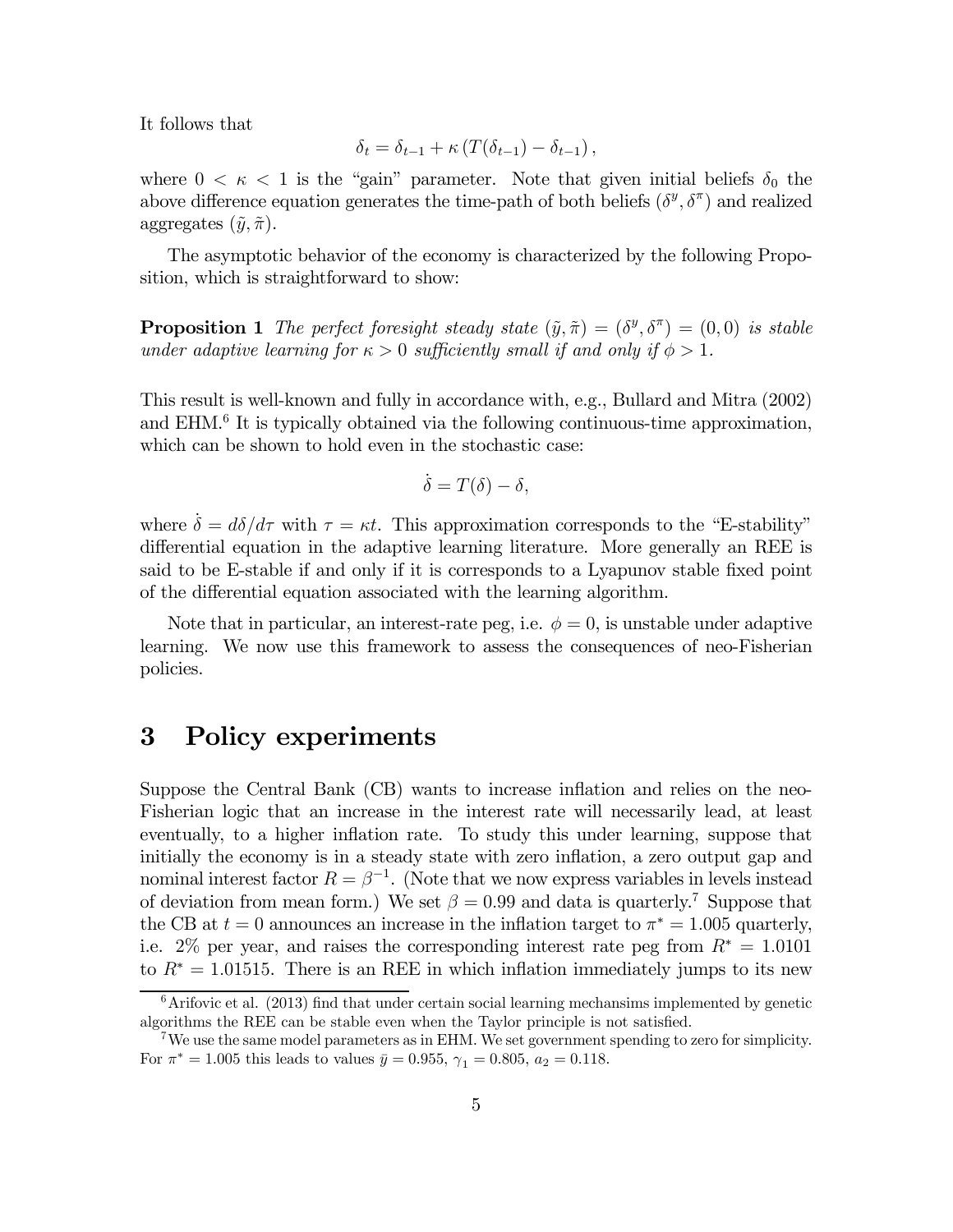target and the output gap remains zero. Under learning we suppose agents place a high weight on this outcome, but retain a small doubt that inflation will increase by the full amount. To capture this, suppose that agents at  $t = 0$  adjust their expectations to  $\pi^e = \delta_0^{\pi} = 1.004992$ , i.e. very slightly below the new inflation target of  $\pi^* = 1.005$ . They then revise their expectations over time in response to data using the adaptive learning rule specified above. In all Figures we use a gain parameter of  $\kappa = 0.01$ .



Figure 1: Increase in interest rate peg. Here  $\pi^e$  and  $\hat{y}^e$  denote, respectively, the paths of expected inflation and expected output.

Figure 1 gives the results for inflation, output and the interest rate. In the figures we use  $\hat{y}$  to denote output in proportional deviation from mean form. Because  $\delta_0^{\pi}$ is very close to RE, inflation and output remain little changed for several periods. However, since  $\pi_t$  is (slightly) below  $\pi^* = 1.005$ , inflation expectations gradually decline and by period  $t = 10$  inflation and output are measurably below the target values. Expectations of inflation and output then start to rapidly decline, eventually pushing the economy into a serious recession accompanied by falling inflation that turns to deflation. The central mechanism for instability is that, with a nominal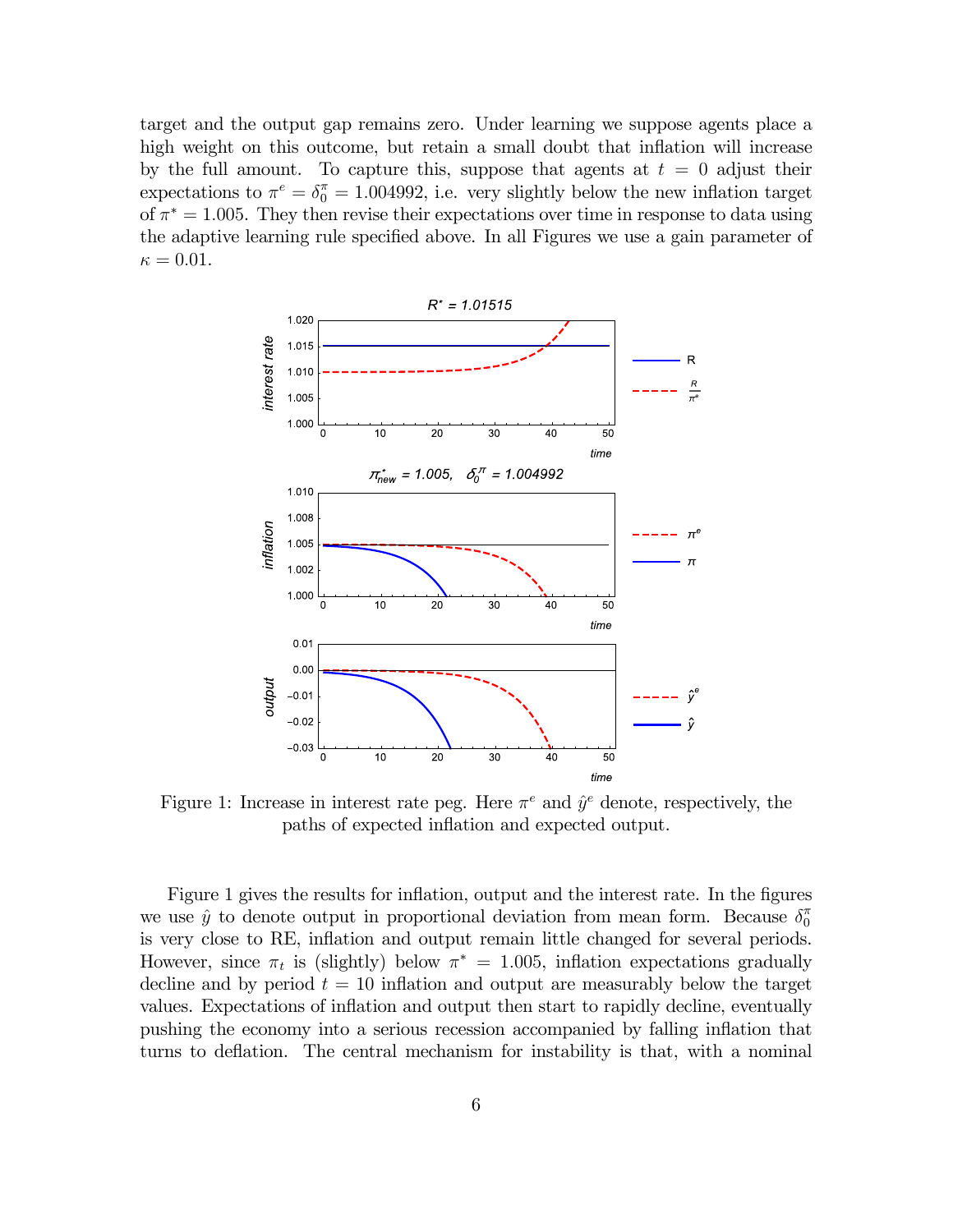interest rate peg, lower expected inflation leads to a higher ex-ante real interest rate that lowers consumption demand and equilibrium output.

It is important to note that we have assumed in Figure 1 that agents place a very high weight on the ability of the CB to achieve its higher inflation target, initially setting their expectations for quarterly inflation at 04992% instead of 05%. Bearing in mind that CB policy only indirectly affects the inflation rate, we regard our assumption on initial expectations as strongly favoring the neo-Fisherian position. Our demonstration of instability requires only that going forward in time agents revise their expectations in light of the actual evolution of inflation. Indeed, even if agents initially fully adjusted their initial expectations to the announced target, the slightest stochasticity will trigger a destabilizing path.



Figure 2: Increase in inflation target implemented by Taylor rule with  $\phi = 1.5$ , assuming partial initial adjustment of expectations.

The preceding does not, of course, imply that the inflation target is unattainable. Suppose that when the CB increases its inflation target it instead employs an interest-rate rule that satisfies the Taylor principle, e.g.  $\phi = 1.5$ . This policy experiment is shown in Figure 2, where we now set  $\delta_0^{\pi} = 1.004$ , i.e. inflation expectations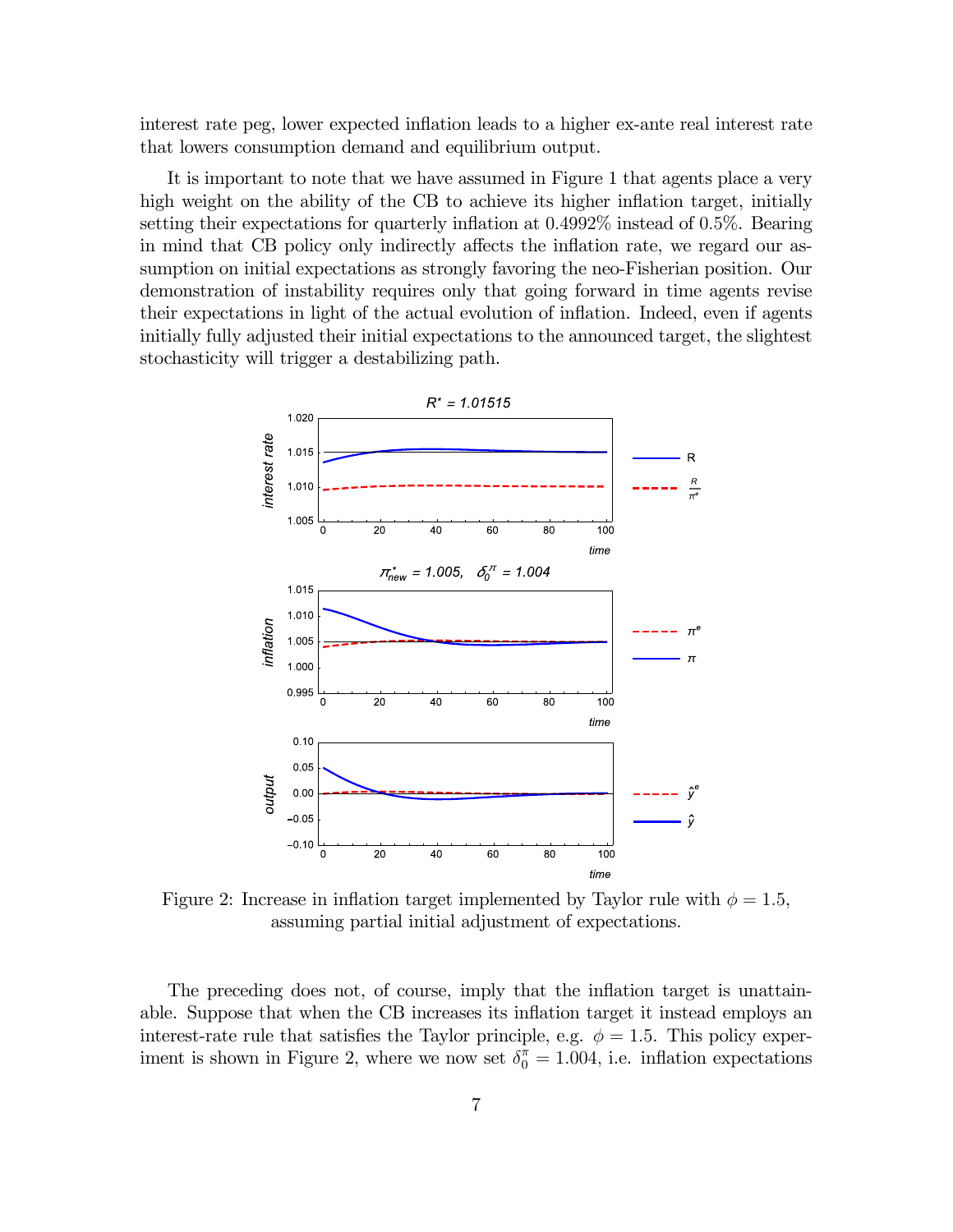adjust part-way to the new target (similar qualitative results obtain if expectations initially adjust almost all the way, as before, or not at all). Policy dictates an initial increase in interest rates smaller than recommended by the peg. In line with the Taylor principle, the resulting ex ante real interest rate falls slightly, leading to initial increases in inflation and output. Over time the economy converges to the new REE as expectations adjust under the adaptive learning rule.



Figure 3: Increase in interest rate peg, with large initial adjustment of expectations, and with later implementation of Taylor rule at  $t = 25$  with  $\phi = 1.5$ .

Finally, returning to the case of the interest rate peg that was illustrated in Figure 1, suppose that the CB, after observing declining inflation expectations and reductions in both inflation and output, decides after a number of periods to shift from a peg to an interest-rate rule that satisfies the Taylor principle. Figure 3 illustrates the results for initial  $\delta_0^{\pi} = 1.004992$ , the value used in Figure 1. At time  $t = 25$ , with output just over 5% below the steady state level and the economy now experiencing deflation, the CB implements an interest-rate rule with  $\phi = 1.5$ . The adoption of this new policy leads to an immediate reduction in interest rates and a corresponding reduction in real interest rates below steady state values. This stimulates demand, resulting in a contemporaneous increase in output and inflation, with eventual convergence to the new steady state.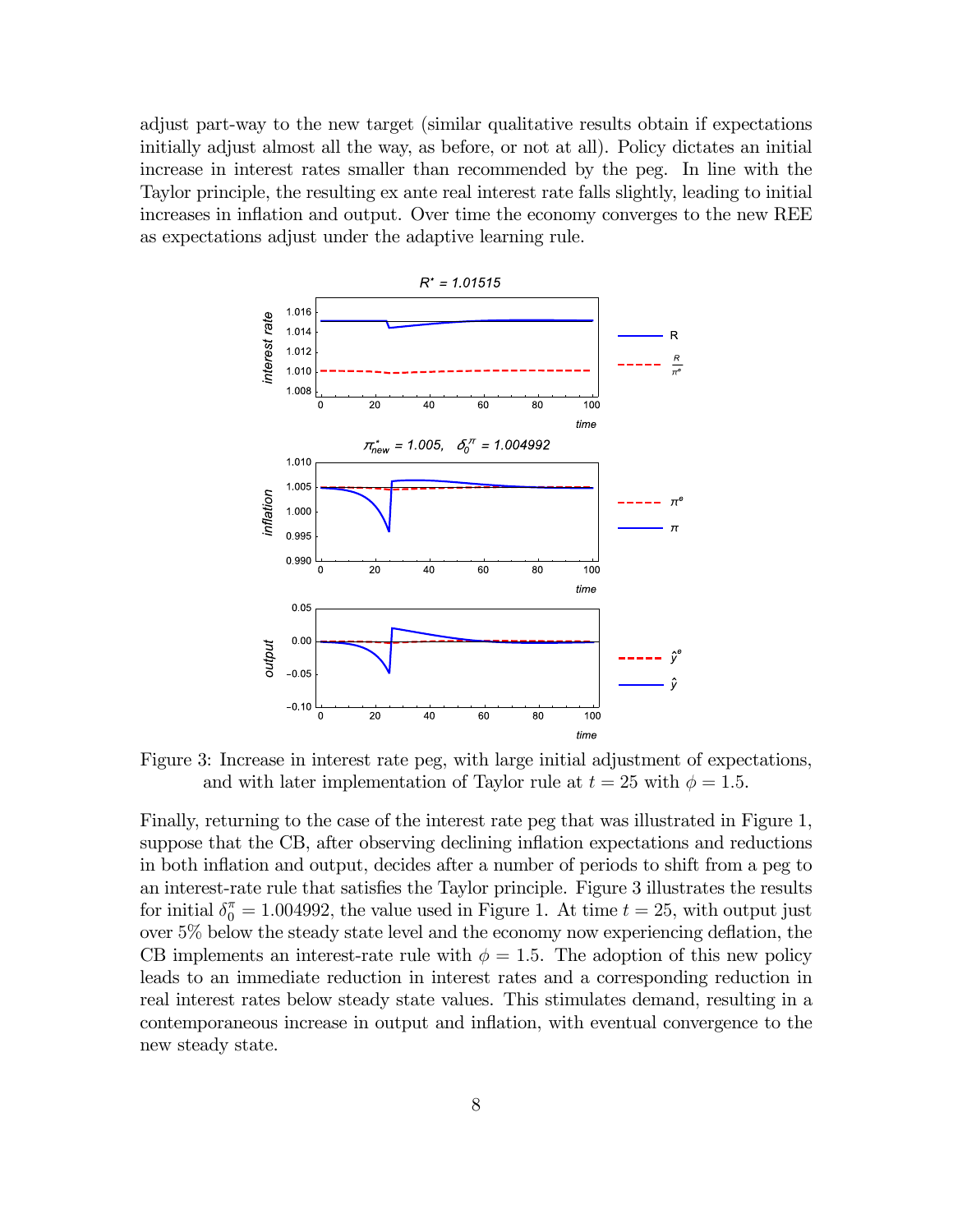### 4 Monetary policy normalization

Beginning in December 2015 the US Federal Reserve embarked on a normalization program in which the policy interest rate was increased above the 0 to 025% range for the first time since December 2008. This was in response to the recovery of the economy from the Great Recession, in particular to steady if unexciting growth of GDP and a substantial strengthening of labor markets in the 2014-2015 period. In December 2015 the Federal Reserve also indicated that it planned to follow a normalization policy in which interest rates were to be further increased over 2016. In early 2016 some concerns were raised regarding the pace of normalization. In particular, St Louis FRB President James Bullard, in his February 2016 talk to the CGA, noted that inflation expectations had been declining since July 2015 and in February 2016 were around 1.6% p.a., significantly below the  $2\%$  p.a. target. Bullard argued that this, together with other developments, suggested the need to slow the pace of normalization (as well as to make it more data dependent). This economic situation has therefore given increased urgency to the policy debate between the neo-Fisherian view that interest rates should be increased and the standard view that interest rates should be kept low when inflation expectations are below target.



Figure 4: Temporary peg with announced return to normalcy in six quarters.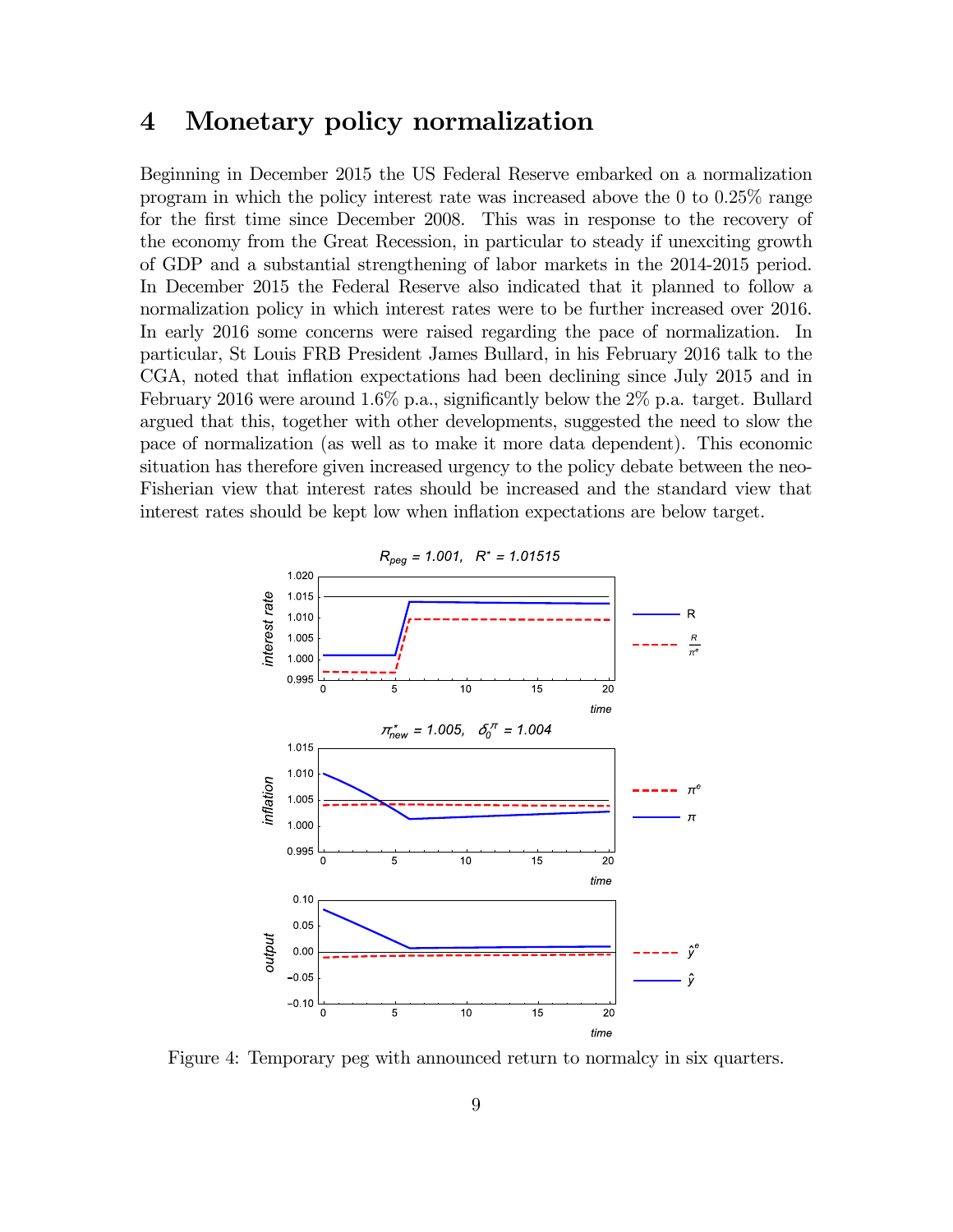As we have shown, the adaptive learning viewpoint argues forcefully against the neo-Fisherian view and in support of the standard view. We illustrate this using two final figures. Both contemplate an announced policy of holding the effective interest rate at  $R_{peq} = 1.001$ , i.e. 0.4% p.a., approximately its February 2016 value, for 5 quarters, before normalizing interest rates. In both figures we set initial inflation expectations at  $\delta_0^{\pi} = 1.004$ , corresponding to the February 2016 value of 1.6% p.a., and we set  $\delta_0^y = -.01$ , i.e. 1% below steady state output, reflecting some concern about the strength of the recovery.8



Figure 5: Neo-Fisherian peg-to-peg policy.

Figure 4 considers a return to normalcy implemented by the adoption of a standard Taylor rule beginning in period  $t = 6$  and we set  $\phi = 1.5$ . In contrast, for Figure 5, in the spirit of a neo-Fisherian policy, we set a new interest-rate peg at  $R^* = 1.01515$ 

<sup>&</sup>lt;sup>8</sup>In these Figures we also make the assumption that in forming their expectations agents believe inflation and output will be at their steady state values beginning five years hence:  $\delta_{t+20}^{\pi} = 1.005$ and  $\delta_{t+20}^y = 0$  for all t. This seems a realistic modification for addressing the specific policy issues examined in these two Figures.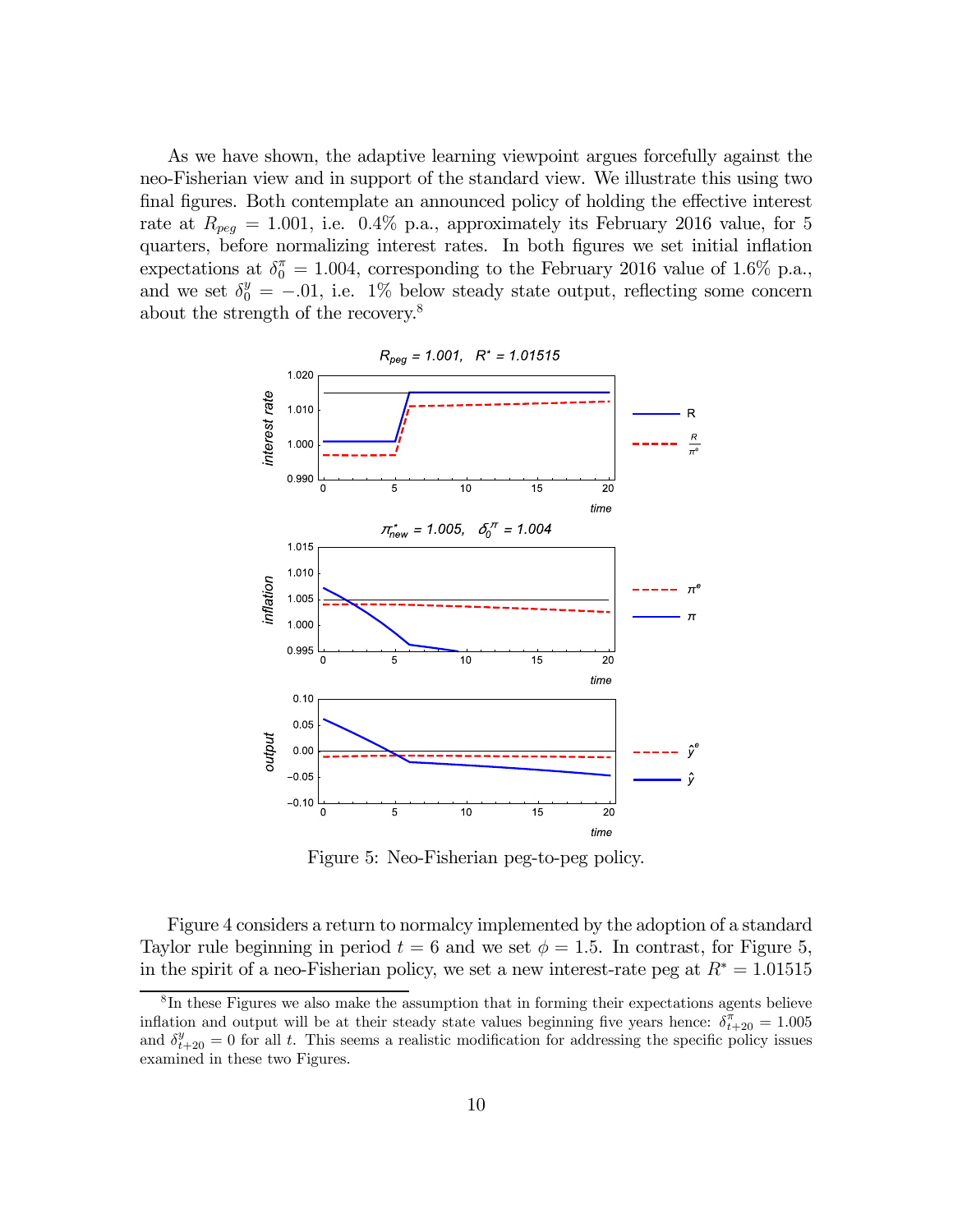beginning in period  $t = 6$ . In both figures we are assuming that agents build the announced interest rate policy into their decision rules. In Figure 4 we see that the policy has the desired effect: the temporary peg at a low  $R$  maintains a low real interest rate, which stimulates aggregate demand leading to higher output and inflation; and the return the return to normalcy provides a smooth return to the steady state.

In contrast, under the neo-Fisherian approach of Figure 5, the temporary low peg has a similar initial impact, providing some initial economic stimulus, but the situation soon deteriorates: inflation expectations decline leading to a rise in the real interest rate, which depresses aggregate demand and leads an unstable path for the same reasons as in Figure 1.

#### 5 Conclusion

Following the Great Recession, many countries have experienced repeated periods with realized and expected inflation below target levels set by policymakers. Should policy respond to this by keeping interest rates near zero for a longer period or, in line with neo-Fisherian reasoning, by increasing the interest rate to the steady-state level corresponding to the target inflation rate? We have shown that neo-Fisherian policies, in which interest rates are set according to a peg, impart unavoidable instability. In contrast, a temporary peg at low interest rates, followed by later imposition of the Taylor rule around the target inflation rate, provides a natural return to normalcy, restoring inflation to its target and the economy to its steady state.

# References

- [1] Arifovic, J., Bullard, J. and Kostyshyna, O. (2013), "Social learning and monetary policy rules," Economic Journal 123, 38-76.
- [2] Benhabib, J., Schmitt-Grohe, S. and Uribe, M. (2001), The perils of Taylor rules. Journal of Economic Theory 96, 40-69.
- [3] Benhabib, J., Evans, G.W. and Honkapohja, S. (2014), Liquidity traps and expectation dynamics: fiscal stimulus or fiscal austerity? Journal of Economic Dynamics and Control 45, 200-238.
- [4] Bullard, J. (2010), Seven faces of the peril. Federal Reserve Bank of St. Louis Review 92, 339-352.
- [5] Bullard, J. (2015), Neo-Fisherianism. Presentation, University of Oregon Conference on Expectations in Dynamic Macroeconomic Models, August 2015.